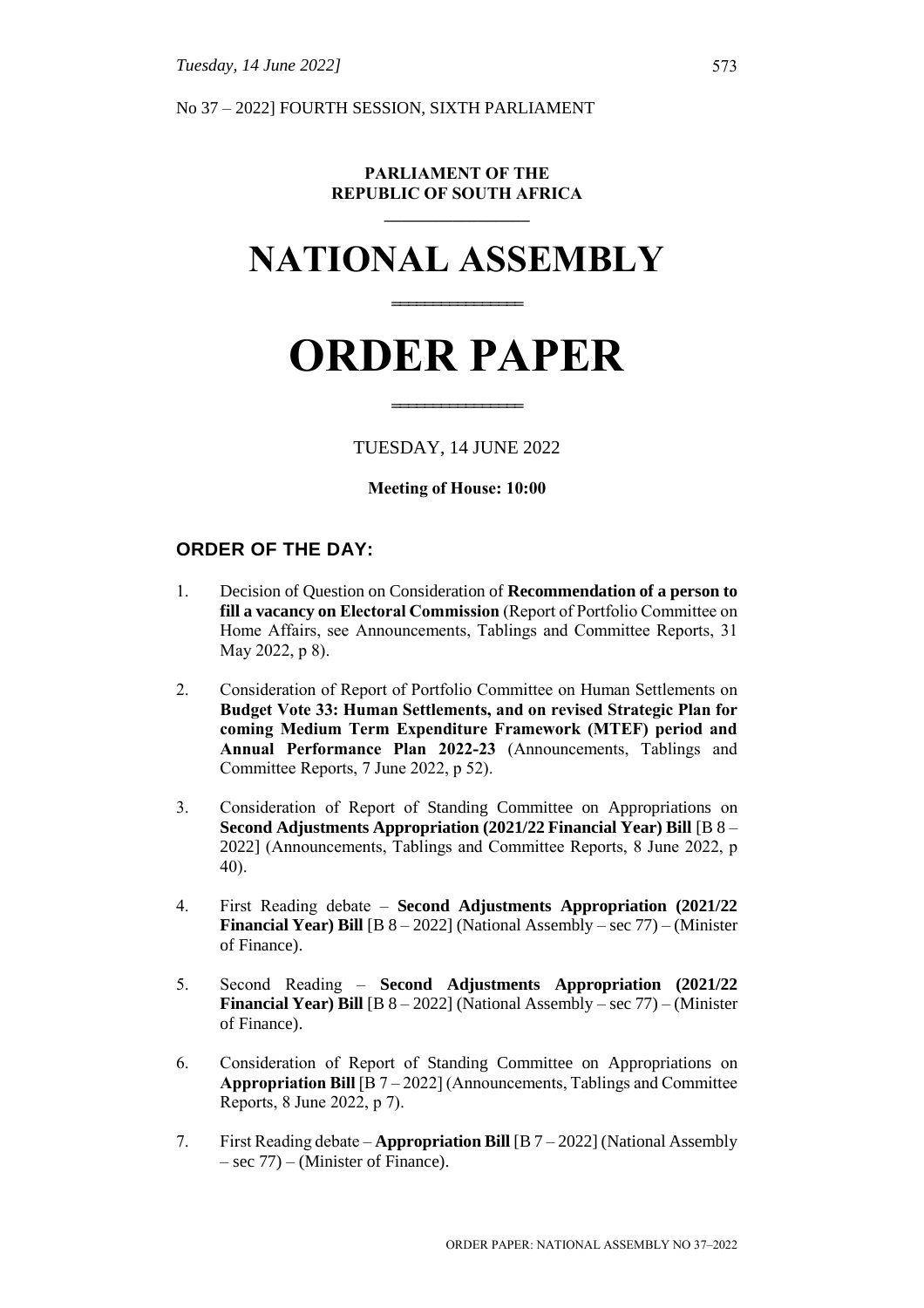- 8. Consideration of Votes and Schedule **Appropriation Bill** [B 7 2022] (National Assembly – sec 77).
- 9. Second Reading **Appropriation Bill** [B 7 2022] (National Assembly sec 77) – (Minister of Finance).

# **FURTHER BUSINESS**

# **ORDERS OF THE DAY:**

- 1. Consideration of **Performers' Protection Amendment Bill** [B 24D 2016] (National Assembly – sec 76) and **Report of Portfolio Committee on Trade and Industry thereon** (Announcements, Tablings and Committee Reports, 10 June 2022, p 10) (*see* Minutes of Proceedings of National Assembly of 1 June 2021, item 6 (43rd Order)).
- 2. Consideration of **Copyright Amendment Bill** [B 13D 2017] (National Assembly – sec 76) and **Report of Portfolio Committee on Trade and Industry thereon** (Announcements, Tablings and Committee Reports, 10 June 2022, p 2) (*see* Minutes of Proceedings of National Assembly of 1 June 2021, item 6 (42nd Order)).
- 3. Consideration of **Recommendation of candidates to fill two vacancies on Media Development and Diversity Agency (MDDA) Board** (Report of Portfolio Committee on Communications, see Announcements, Tablings and Committee Reports, 3 May 2022, p 4).
- 4. Consideration of Report of Portfolio Committee on Trade and Industry on **Oversight visit to Gauteng and Mpumalanga from 19 to 22 April 2022** (Announcements, Tablings and Committee Reports, 8 June 2022, p 61).
- 5. Consideration of Report of Portfolio Committee on Human Settlements on **2021/22 second quarter financial and non-financial performance of the Department of Human Settlements** (Announcements, Tablings and Committee Reports, 8 June 2022, p 50).
- 6. Consideration of **Traditional Courts Bill** [B 1D 2017] (National Assembly – sec 76) and of Report of Portfolio Committee on Justice and Correctional Services thereon (Announcements, Tablings and Committee Reports, 8 June 2022, p 5).
- 7. Consideration of Report of Portfolio Committee on Transport on **Oversight visits to Mpumalanga, North West and KwaZulu-Natal Provinces from 19 to 23 April 2022** (Announcements, Tablings and Committee Reports, 7 June 2022, p 20).
- 8. Consideration of Report of Portfolio Committee on Transport on **A petition from residents of Ukhahlamba Local Municipality, KwaZulu-Natal province, calling on the Assembly to investigate the state of roads in their communities (submitted by Mr R A Lees, MP)** (Announcements, Tablings and Committee Reports, 7 June 2022, p 4).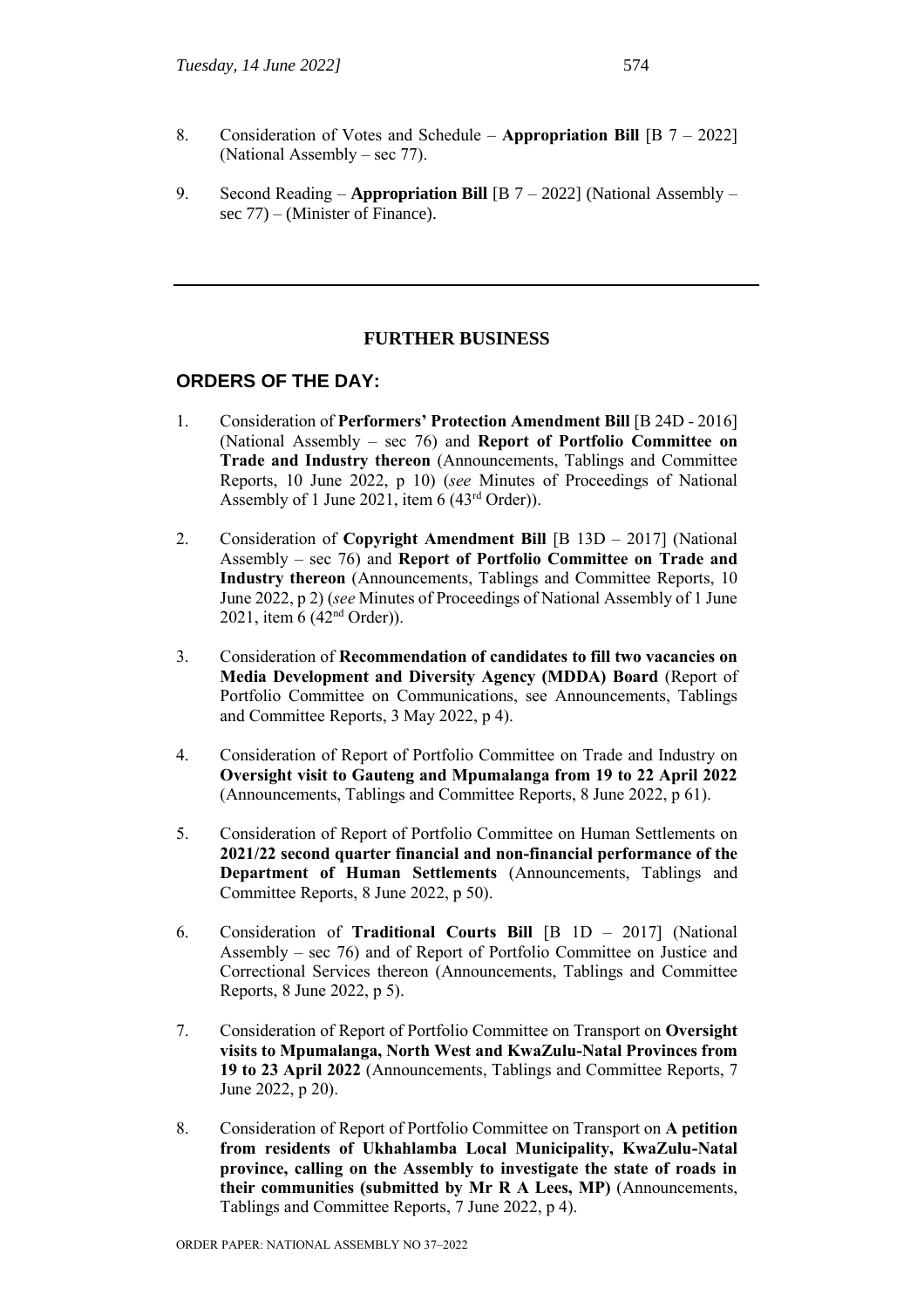- 9. Consideration of Report of Portfolio Committee on Justice and Correctional Services on **Draft Notice and Schedule determining the rate, with effect from 1 April 2021, at which salaries, allowances and benefits are payable to Magistrates annually, for approval by Parliament in terms of section 12(3) of the Magistrates Act, 1993 (Act No 90 of 1993)** (Announcements, Tablings and Committee Reports, 7 June 2022, p 3).
- 10. Consideration of Report of Portfolio Committee on Justice and Correctional Services on **Draft Notice and Schedule determining the rate, with effect from 1 April 2021, at which salaries, allowances and benefits are payable to Constitutional Court judges and judges annually** (Announcements, Tablings and Committee Reports, 7 June 2022, p 2).
- 11. Consideration of Report of Joint Standing Committee on the Financial Management of Parliament on **Parliament of the Republic of South Africa's 2021/22 Third Quarter Report** (Announcements, Tablings and Committee Reports, 6 June 2022, p 5).
- 12. Consideration of Request for Approval by Parliament of **Protocols relating to the Amendments to Articles 50(a) and 56 of the Convention on International Civil Aviation** in terms of section 231(2) of Constitution, 1996 (Report of Portfolio Committee on Transport, see Announcements, Tablings and Committee Reports, 2 June 2022, p 5).
- 13. Consideration of **Candidate nominated for appointment as Inspector-General of Intelligence Services** (Report of Joint Standing Committee on Intelligence, see Announcements, Tablings and Committee Reports, 2 June 2022, p 2).
- 14. Consideration of Request for Approval by Parliament of **Constitutive Act of the African Union Relating to the Pan-African Parliament of 2014** in terms of section 231(2) of Constitution, 1996 (Report of Portfolio Committee on International Relations and Cooperation, see Announcements, Tablings and Committee Reports, 1 June 2022, p 61).
- 15. Consideration of Report of Portfolio Committee on Defence and Military Veterans on **Oversight visit to selected Armscor facilities, Denel's Lyttelton Campus, Special Forces School and Department of Military Veterans' Headquarters, 21 and 22 April 2022** (Announcements, Tablings and Committee Reports, 1 June 2022, p 63).
- 16. Consideration of Request for Approval by Parliament of **Ratification of the Agreement between the Government of the Republic of India, the Government of the Federative Republic of Brazil and the Government of the Republic of South Africa on the IBSA Fund for the Alleviation of Poverty and Hunger (signed 17 October 2017)** in terms of section 231(2) of Constitution, 1996 (Report of Portfolio Committee on International Relations and Cooperation, see Announcements, Tablings and Committee Reports, 1 June 2022, p 62).
- 17. Consideration of Report of Standing Committee on Finance on **Oversight visit to Financial and Fiscal Commission (FFC)** (Announcements, Tablings and Committee Reports, 1 June 2022, p 53).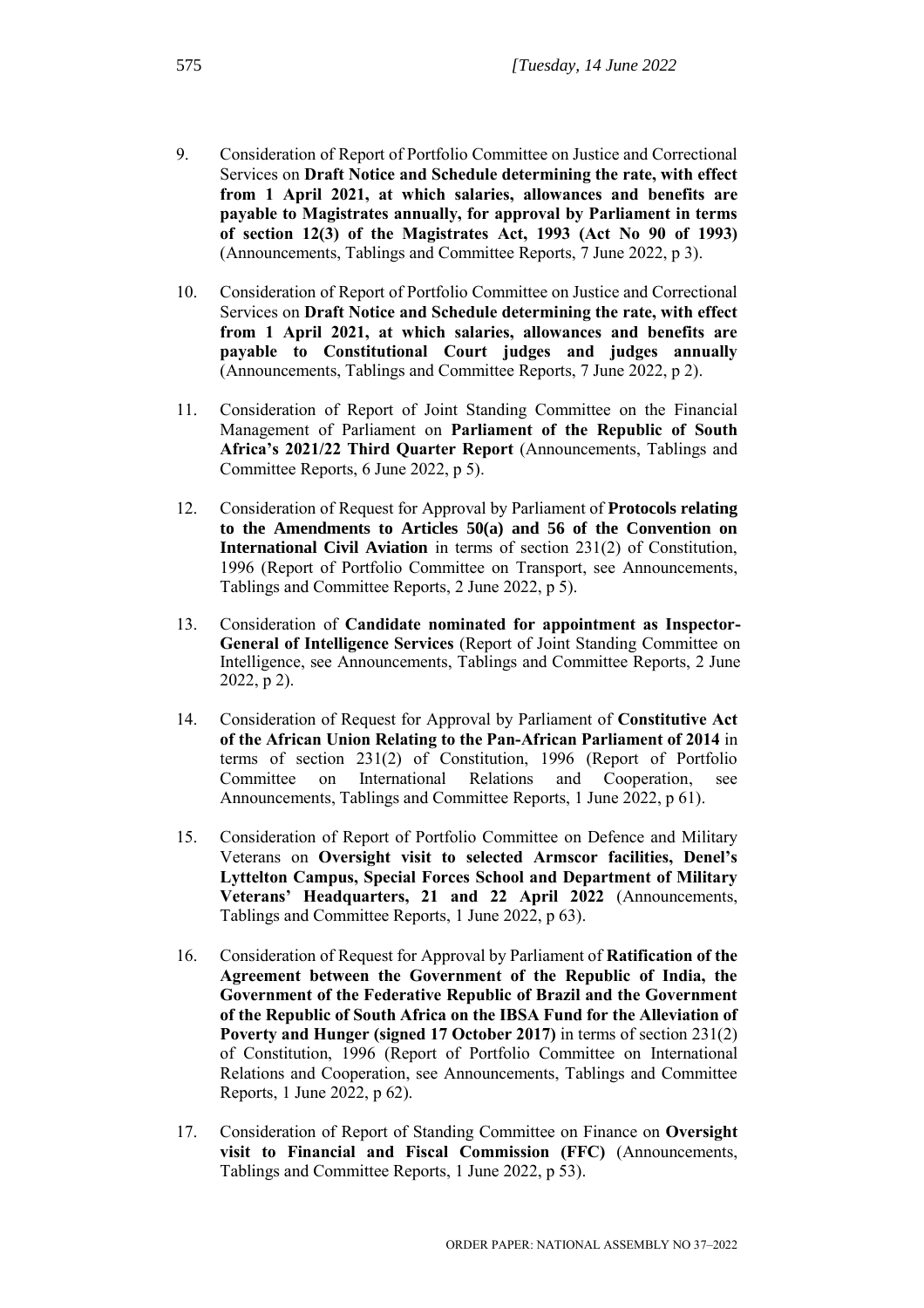- 18. Consideration of Report of Standing Committee on Finance on **Oversight visit to South African Special Risk Insurance Association (SASRIA)**  (Announcements, Tablings and Committee Reports, 1 June 2022, p 45).
- 19. Consideration of Report of Standing Committee on Finance on **Oversight visit to Land and Agricultural Development Bank of South Africa (***Land Bank*) (Announcements, Tablings and Committee Reports, 1 June 2022, p. 27).
- 20. Consideration of Request for Approval by Parliament of **Revised African Regional Co-operative Agreement for Research, Development and Training Related to Nuclear Science and Technology (AFRA) Agreement** in terms of section 231(2) of Constitution, 1996 (Report of Portfolio Committee on Mineral Resources and Energy, see Announcements, Tablings and Committee Reports, 31 May 2022, p 7).
- 21. Consideration of Report of Standing Committee on Public Accounts on **Oversight visit to ESKOM and its infrastructure projects of Medupi and Kusile, from 20 to 22 April 2022** (Announcements, Tablings and Committee Reports, 30 May 2022, p 4).
- 22. Consideration of Report of Portfolio Committee on International Relations and Cooperation on **1st and 2nd quarters 2021/22 expenditure performance of Department of International Relations and Cooperation and African Renaissance and International Cooperation Fund**  (Announcements, Tablings and Committee Reports, 26 May 2022, p 18).
- 23. Consideration of Report of Portfolio Committee on International Relations and Cooperation on **3rd quarter 2021/22 performance and expenditure of Department of International Relations and Cooperation and African Renaissance and International Cooperation Fund** (Announcements, Tablings and Committee Reports, 26 May 2022, p 2).
- 24. Consideration of Second Report of Portfolio Committee on Trade and Industry on **Request by Minister of Trade, Industry and Competition to recommend suitable candidates for appointment as Chairperson of Board of National Lotteries Commission** (Announcements, Tablings and Committee Reports, 25 May 2022, p 41).
- 25. Consideration of Report of Portfolio Committee on International Relations and Cooperation on **Oversight visit on status of state-owned properties in Namibia, and on the implementation and execution of South Africa's international relations policy, in Windhoek and Walvis Bay, Namibia** (Announcements, Tablings and Committee Reports, 25 May 2022, p 43).
- 26. Consideration of Report of Portfolio Committee on Public Service and Administration on **Oversight visit to Gauteng Province from 19 – 22 April 2022** (Announcements, Tablings and Committee Reports, 25 May 2022, p 6).
- 27. Consideration of Request for Approval by Parliament of **Multilateral Convention to implement tax treaty related measures to prevent base erosion and profit shifting** in terms of section 231(2) of Constitution, 1996 (Report of Standing Committee on Finance, see Announcements, Tablings and Committee Reports, 25 May 2022, p 5).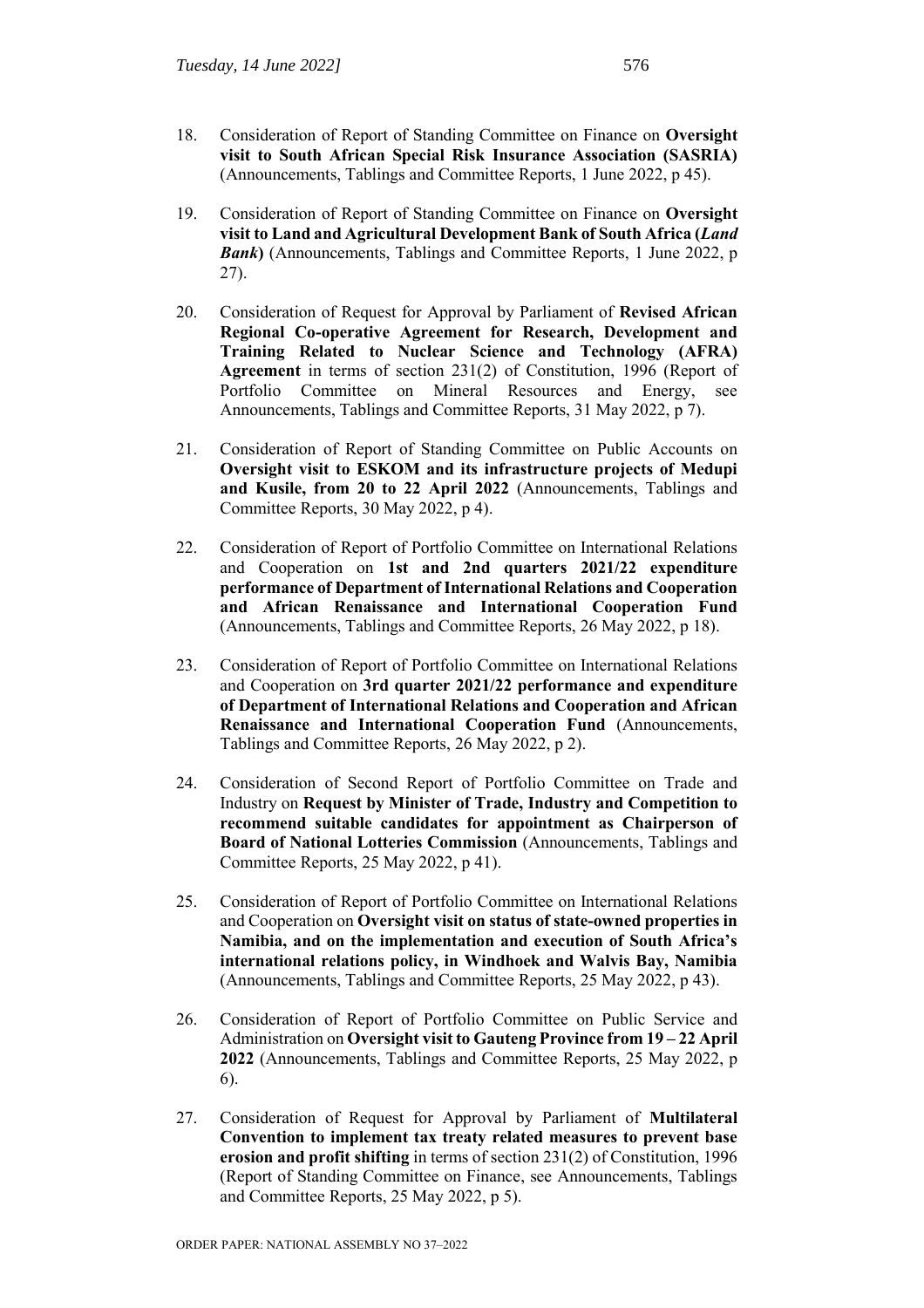- 28. Consideration of Request for Approval by Parliament of **Protocol amending the Agreement between the Government of the Republic of South Africa and the Government of the State of Kuwait for the avoidance of double taxation and the prevention of fiscal evasion with respect to taxes on income** in terms of section 231(2) of Constitution, 1996 (Report of Standing Committee on Finance, see Announcements, Tablings and Committee Reports, 25 May 2022, p 4).
- 29. Consideration of Report of Portfolio Committee on Agriculture, Land Reform and Rural Development on **Oversight visit to Agricultural Research Council and Onderstepoort Biological Products, Gauteng Province on 19 – 22 April 2022** (Announcements, Tablings and Committee Reports, 24 May 2022, p 4).
- 30. Consideration of Report of Portfolio Committee on Tourism on **Oversight visit to Mopani and Vhembe District Municipalities, Limpopo Province** (Announcements, Tablings and Committee Reports, 12 May 2022, p 50).
- 31. Consideration of Report of Joint Committee on Ethics and Members' Interests on **2021 Register of Members' Interests - Late Disclosures: Contravention of Code of Ethical Conduct and Disclosure of Members' Interests** (Announcements, Tablings and Committee Reports, 11 May 2022, p 4).
- 32. Consideration of Report of Portfolio Committee on Basic Education on **Third Quarterly Report on performance of Department of Basic Education in meeting its strategic objectives for 2021/22** (Announcements, Tablings and Committee Reports, 20 April 2022, p 60).
- 33. Consideration of Report of Portfolio Committee on Agriculture, Land Reform and Rural Development on **Oversight visit to Gwatyu Farms in Eastern Cape Province from 31 January to 4 February 2022**  (Announcements, Tablings and Committee Reports, 7 April 2022, p 35).
- 34. Consideration of Report of Portfolio Committee on Transport on the **2021/22 Second and Third Quarter Expenditures of Department of Transport** (Announcements, Tablings and Committee Reports, 7 April 2022, p 22).
- 35. Consideration of Report of Portfolio Committee on Mineral Resources and Energy on **Fuel Price Increases** (Announcements, Tablings and Committee Reports, 1 April 2022, p 8).
- 36. Consideration of Report of Portfolio Committee on Public Service and Administration on F**irst, second and third quarter performance (2021/22) for Budget Vote 10 of Department of Public Service and Administration**  (Announcements, Tablings and Committee Reports, 24 March 2022, p 38).
- 37. Consideration of Report of Portfolio Committee on Public Service and Administration on F**irst, second and third quarter performance (2021/22) for Budget Vote 7 of National School of Government** (Announcements, Tablings and Committee Reports, 24 March 2022, p 31).
- 38. Consideration of Report of Portfolio Committee on Public Service and Administration on **First, second and third quarter performance (2021/22)**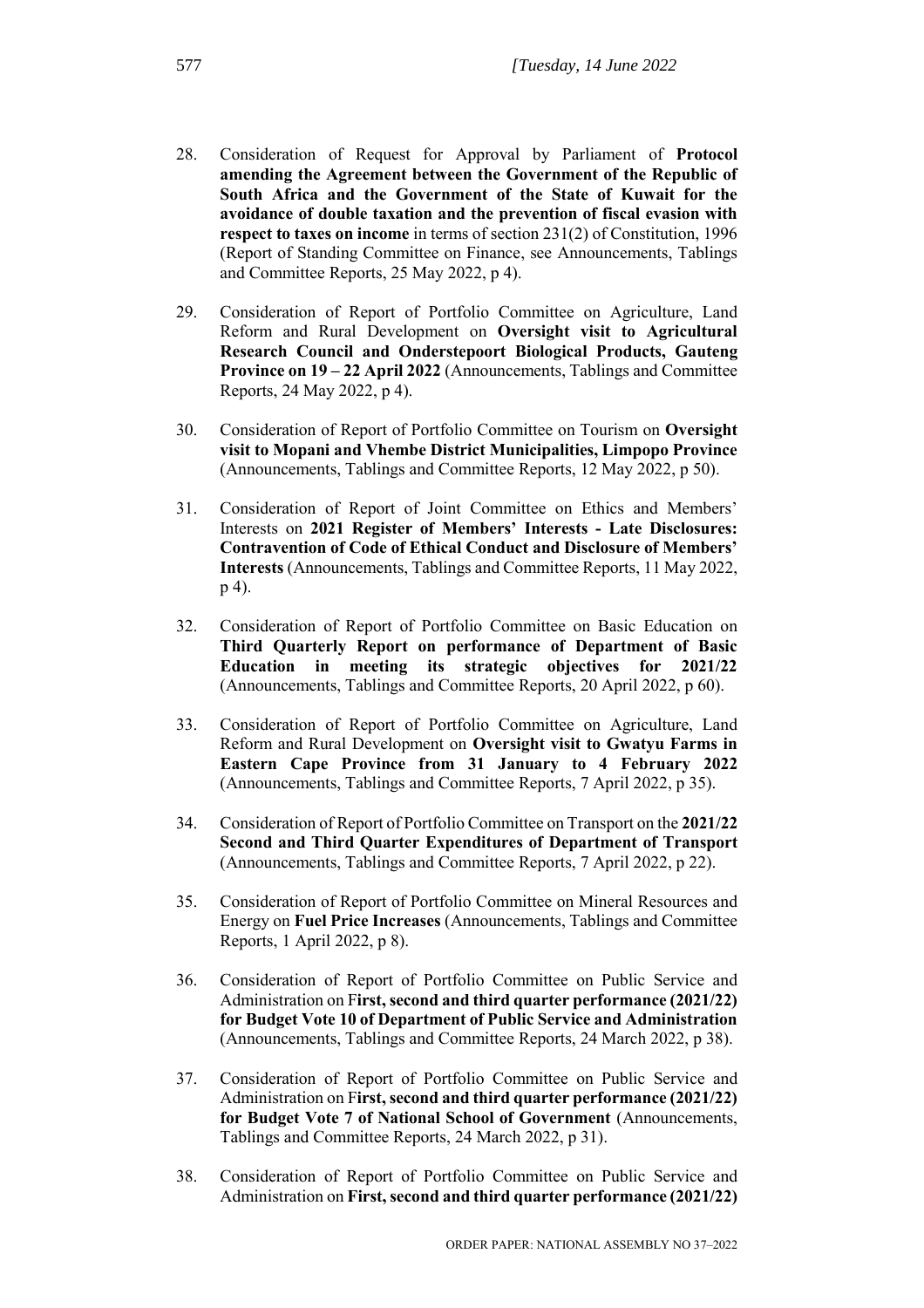**for Budget Vote 12 of Public Service Commission** (Announcements, Tablings and Committee Reports, 24 March 2022, p 25).

- 39. Consideration of Report of Portfolio Committee on Public Service and Administration on **Fourth quarter performance (2021/22) for Department of Planning, Monitoring and Evaluation and Brand South Africa of Budget Vote 8** (Announcements, Tablings and Committee Reports, 24 March 2022, p 16).
- 40. Consideration of Report of Portfolio Committee on Public Service and Administration on **First, second and third quarter performance (2021/22) for Budget Vote 14 of Statistics South Africa** (Announcements, Tablings and Committee Reports, 24 March 2022, p 8).
- 41. Consideration of Report of Portfolio Committee on Trade and Industry on **Department of Trade, Industry and Competition's second and third quarter financial and non-financial performance for 2021/22 financial year** (Announcements, Tablings and Committee Reports, 22 March 2022, p 77).
- 42. Consideration of Report of Portfolio Committee on Communications on **2021/22 First and Second Quarter Performance and Expenditure Report of Department of Communications and Digital Technologies**  (Announcements, Tablings and Committee Reports, 22 March 2022, p 58).
- 43. Consideration of Report of Committee on Public Accounts on **Oversight visit to South African Post Office (SAPO) in Johannesburg and Pretoria from 2 to 3 December 2021** (Announcements, Tablings and Committee Reports, 17 March 2022, p 17).
- 44. Consideration of Report of Portfolio Committee on Social Development on **Fourth Quarter Performance and Expenditure Report for 2020/21 of Department of Social Development, South African Social Security Agency and National Development Agency** (Announcements, Tablings and Committee Reports, 26 November 2021, p 159).
- 45. Consideration of Report of Portfolio Committee on Social Development on **Third Quarter Performance and Expenditure Report for 2020/21 of Department of Social Development** (Announcements, Tablings and Committee Reports, 26 November 2021, p 140).
- 46. Consideration of Report of Portfolio Committee on Higher Education, Science and Technology on **2020/21 fourth quarter and 2021/22 first quarter financial and non-financial performance of Department of Science and Innovation** (Announcements, Tablings and Committee Reports, 19 November 2021, p 69).
- 47. Consideration of Report of Portfolio Committee on Higher Education, Science and Technology on **2020/21 fourth-quarter and 2021/22 firstquarter performance of Department of Higher Education and Training** (Announcements, Tablings and Committee Reports, 19 November 2021, p 53).
- 48. Consideration of Report of Portfolio Committee on Trade and Industry on **Department of Trade, Industry and Competition's fourth quarter**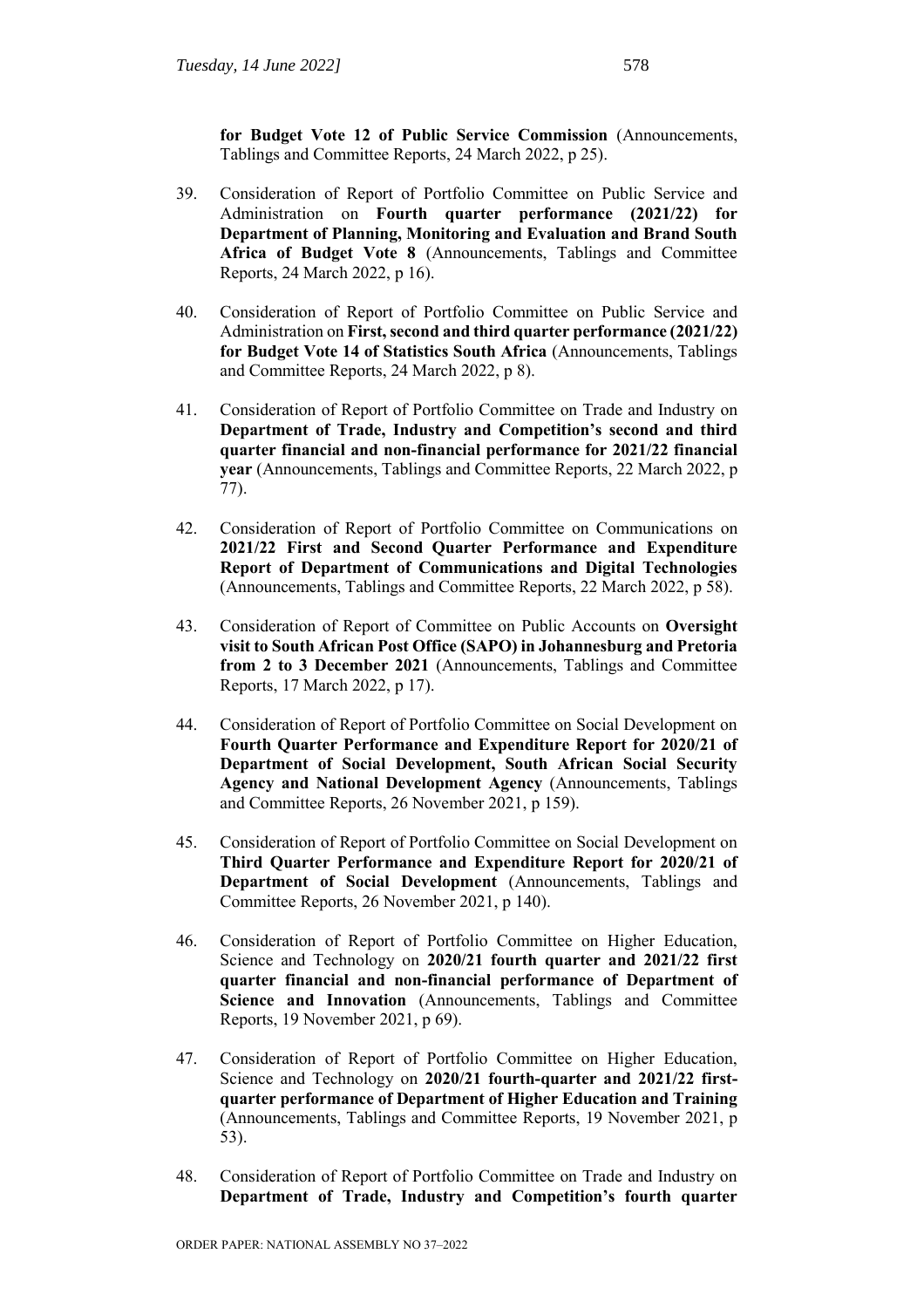**financial and non-financial performance for 2020/21 financial year** (Announcements, Tablings and Committee Reports, 19 November 2021, p 39).

- 49. Consideration of Report of Portfolio Committee on Home Affairs on **Oversight visit to Beitbridge and Lebombo Ports of Entry in Limpopo and Mpumalanga Provinces,** respectively (Announcements, Tablings and Committee Reports, 27 January 2021, p 5).
- 50. Consideration of First Report of Standing Committee on Finance on **Pension Funds Amendment Bill [B 30 - 2020]** (Announcements, Tablings and Committee Reports, 7 December 2021, p 4).
- 51. Consideration of Second Report of Standing Committee on Finance on **Pension Funds Amendment Bill [B 30 - 2020]** (Announcements, Tablings and Committee Reports, 7 December 2021, p 6).
- 52. Second Reading debate **– Pension Funds Amendment Bill** [B 30 2020] (National Assembly – sec 75) – (Dr Dion George, MP).
- 53. Consideration of Report of Portfolio Committee on Public Service and Administration on **Ease of Doing Business Bill [B 6 - 2021]** (Announcements, Tablings and Committee Reports, 18 August 2021, p 4).
- 54. Second Reading debate **Ease of Doing Business Bill** [B 6 2021] (National Assembly – sec  $75$ ) – (Mr H C C Kruger, MP).
- 55. Consideration of Report of Portfolio Committee on Communications on **A petition from residents of Jansenville and Klipplaat, located in the Dr Beyers Naude Local Municpality in the Eastern Cape, calling on the Assembly to investigate the failure of the Jansenville Post office to serve the residents (submitted by Ms S Graham-Maré, MP)** (Announcements, Tablings and Committee Reports, 8 March 2022, p 45).
- 56. Consideration of Report of Joint Standing Committee on Financial Management of Parliament on **Parliament of the Republic of South Africa's 2021/22 Mid-Year Performance** (Announcements, Tablings and Committee Reports, 7 March 2022, p 1).
- 57. Consideration of Report of Portfolio Committee on Employment and Labour on **First quarterly report on performance of Department of Employment and Labour and entities for 2021/22** (Announcements, Tablings and Committee Reports, 3 March 2022, p 162).
- 58. Consideration of Report of Portfolio Committee on Human Settlements on **Oversight visit to Gauteng** (Announcements, Tablings and Committee Reports, 3 March 2022, p 119).
- 59. Consideration of Report of Portfolio Committee on Basic Education on **Oversight visit to Western Cape and Northern Cape Provincial Education Departments** (Announcements, Tablings and Committee Reports, 3 March 2022, p 23).
- 60. Consideration of Report of Portfolio Committee on Public Works and Infrastructure on **A petition from residents of Greater Taung, including**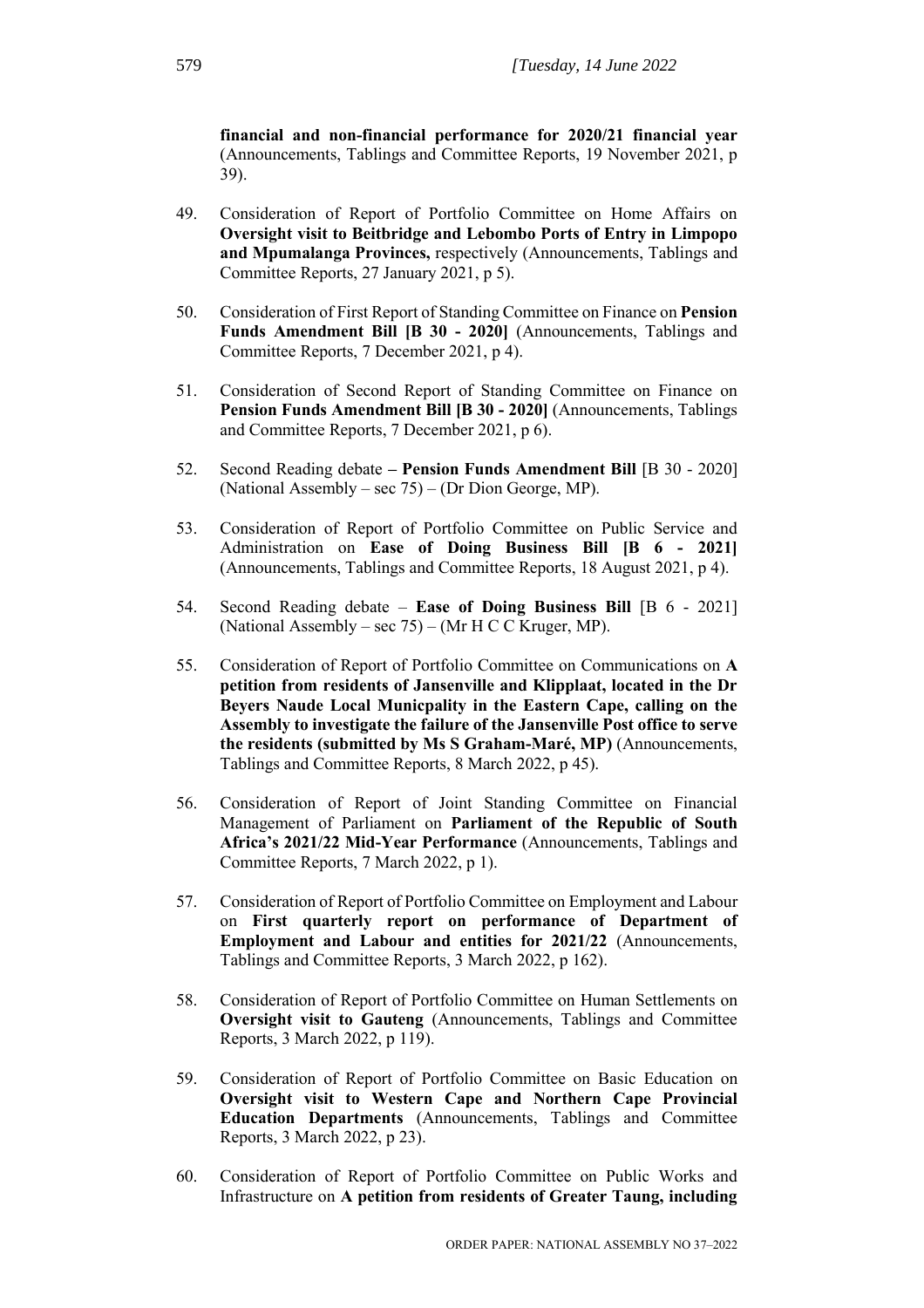**Tlapeng, Motsweding and Matlapaneng, calling on the Assembly to investigate the construction of road D201 (submitted by Mr I S Seitlholo, MP) and a petition from residents of Ba-Ga Maidi (Matsheng, Kokomeng, Molelema etc) Greater Taung, North West province, calling on the Assembly to investigate the halting of the construction of road D206 (submitted by Mr I S Seitlholo, MP)** (Announcements, Tablings and Committee Reports, 3 March 2022, p 15).

- 61. Consideration of Request for Approval by Parliament of **International Convention on the Civil Liability for Bunkers Oil Pollution Damage, 2001** in terms of section 231(2) of Constitution, 1996 (Report of Portfolio Committee on Transport, see Announcements, Tablings and Committee Reports, 1 March 2022, p 42).
- 62. Consideration of Report of Portfolio Committee on Home Affairs on **Electoral Laws Second Amendment Bill** [B 34 – 2020] (Announcements, Tablings and Committee Reports, 25 February 2022, p 2).
- 63. Second Reading debate **Electoral Laws Second Amendment Bill** [B 34 – 2020] (National Assembly – sec 75) – (Mr M G P Lekota, MP).

**\_\_\_\_\_\_\_\_\_\_\_\_\_\_\_\_\_\_\_\_\_\_\_\_\_\_**

#### **MOTIONS (Notice given previously):**

See pp 279-281 (Mr P R Moroatshehla, Mrs M O Clarke, Ms A M Siwisa, Ms A S Hlongo, Ms L L van der Merwe, Mr F J Mulder, Mr B M Hadebe, Mr S N Swart, Mrs V van Dyk, Mr M Tshwaku, Ms N T Mkhatshwa, Mr A M Shaik Emam, Mr P M P Modise, Ms C V King, Mr B M Hadebe, Ms P Madokwe, Mrs M R Mohlala) p 543-546 (Mr F D Xasa, Mr C H H Hunsinger, Mr F D Xasa, Ms S A Buthelezi, Mr I M Groenewald, Ms A H Mthembu, Mr W M Thring, Chief Whip of the Opposition, Mr M N Paulsen, Ms K D Mahlatsi, Ms M M Gomba, Ms H S Winkler, Mr H G April, Mr A N Sarupen, Mrs M R Mohlala, Mr S M Jafta, Mr Z N Mbhele).

#### **APPENDIXES**  $\frac{1}{2}$

**\_\_\_\_\_\_\_\_\_\_\_\_\_\_\_\_\_\_\_\_\_\_\_\_\_\_\_\_\_\_\_\_\_\_\_\_\_\_\_\_\_\_\_\_\_\_\_\_\_**

#### **PETITIONS REFERRED TO COMMITTEES**

- 1. **Petition from the residents of the City of Ekurhuleni, calling on the Assembly to investigate the chronic inadequate refuse removal services in their area (Ms H Ismail) –** (Portfolio Committee on Cooperative Governance and Traditional Affairs – National Assembly).
- 2. **Petition from the residents of Bredell, Pomona, Brentwood Park and Glen Marais (ward 25), City of Ekurhuleni, calling on the Assembly to investigate the collapse of the reliable supply of electricity in their areas (Ms H Ismail) –** (Portfolio Committee on Cooperative Governance and Traditional Affairs – National Assembly).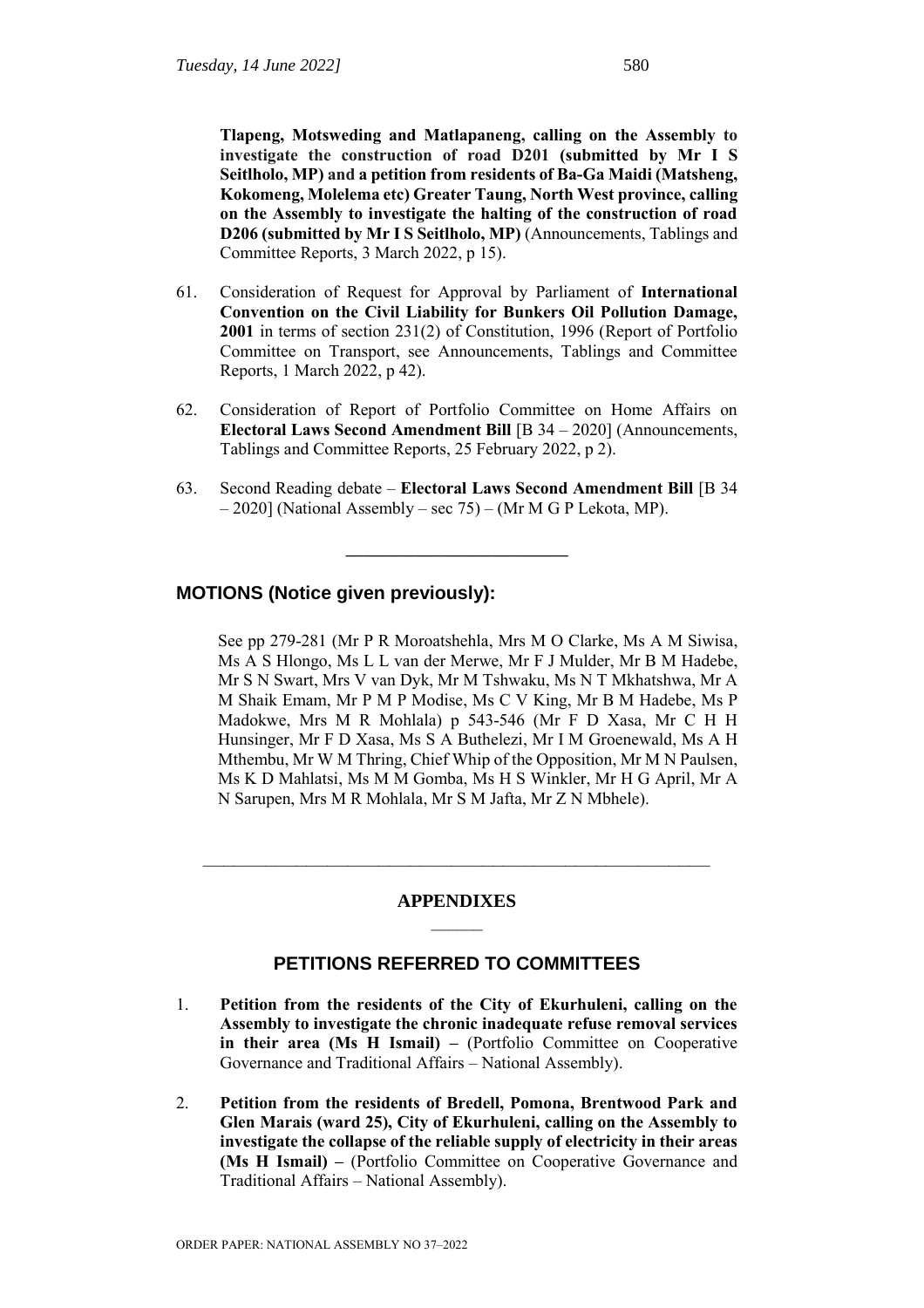- 3. **Petition from the residents of Actonville, Benoni, calling on the Assembly to investigate the high rentals paid by tenants of councilowned flats (Ms H Ismail)** – (Portfolio Committee on Human Settlements, Water and Sanitation – National Assembly).
- 4. **Petition from the residents of Germiston, Ekurhuleni, calling on the Assembly to investigate power outages in Germiston (Ms M Clarke)** – (Portfolio Committee on Cooperative Governance and Traditional Affairs - National Assembly).
- 5. **Petition from the farmers and the community of Tzaneen, Limpopo, represented by AGRI Letaba, calling on the Assembly to investigate severe electricity outages, power dips, low voltage and poor to no maintenance since 2016 as a result of the failure of the Greater Tzaneen Municipality (Ms D van der Walt**) – (Portfolio Committee on Cooperative Governance and Traditional Affairs – National Assembly).
- 6. **Petition from the Uthukela Tourism, Hospitality and Associated Industries sector in KwaZulu-Natal calling on the Assembly to assist the sector in having all COVID-19 regulations affecting its operations lifted (Mr R A Lees)** – (Portfolio Committee on Cooperative Governance and Traditional Affairs – National Assembly).
- 7. **Petition from the residents of Banaero Park, Kempton Park, calling on the Assembly to urgently intervene and address the serious health risks residents of the City of Ekurhuleni are forced to endure on a daily basis due to raw sewage flowing into the wetlands, and that urgent infrastructure upgrades are needed to the current inadequate water infrastructure (Ms H Ismail)** – (Portfolio Committee on Human Settlements, Water and Sanitation – National Assembly).
- 8. **A petition from the residents of Alphen Park Farrarmere and surrounding suburbs in the City of Ekurhuleni, requesting the Assembly to investigate the failing sewer infrastructure that is causing spillage into the wetland which feeds Benoni lakes and dams (Ms H Ismail)** – (Portfolio Committee on Cooperative Governance and Traditional Affairs – National Assembly).
- 9. **A petition from the shack dwellers in Khayelitsha, Sub-council Ward 10, calling on the Assembly to investigate service delivery, better clean living conditions, access to water, toilets and better shelter in their area (Ms R M M Lesoma)** – (Portfolio Committee on Cooperative Governance and Traditional Affairs – National Assembly).
- 10. **A petition from the employees of Sundane projects, Mzanzi Broad Band, ACSS Telecoms, Folo Electricals and others, in which they request the Assembly to investigate why Telkom and OpenServe treat them unfairly and remain in deadlock with their companies (Mr H C C Kruger)** – (Portfolio Committee on Small Business Development – National Assembly).
- 11. **A petition from the residents of the Emalahleni Local Municipality, calling on the Assembly to investigate the persistent shortage of water in their area in the last ten years (Mr H C C Kruger)** – (Portfolio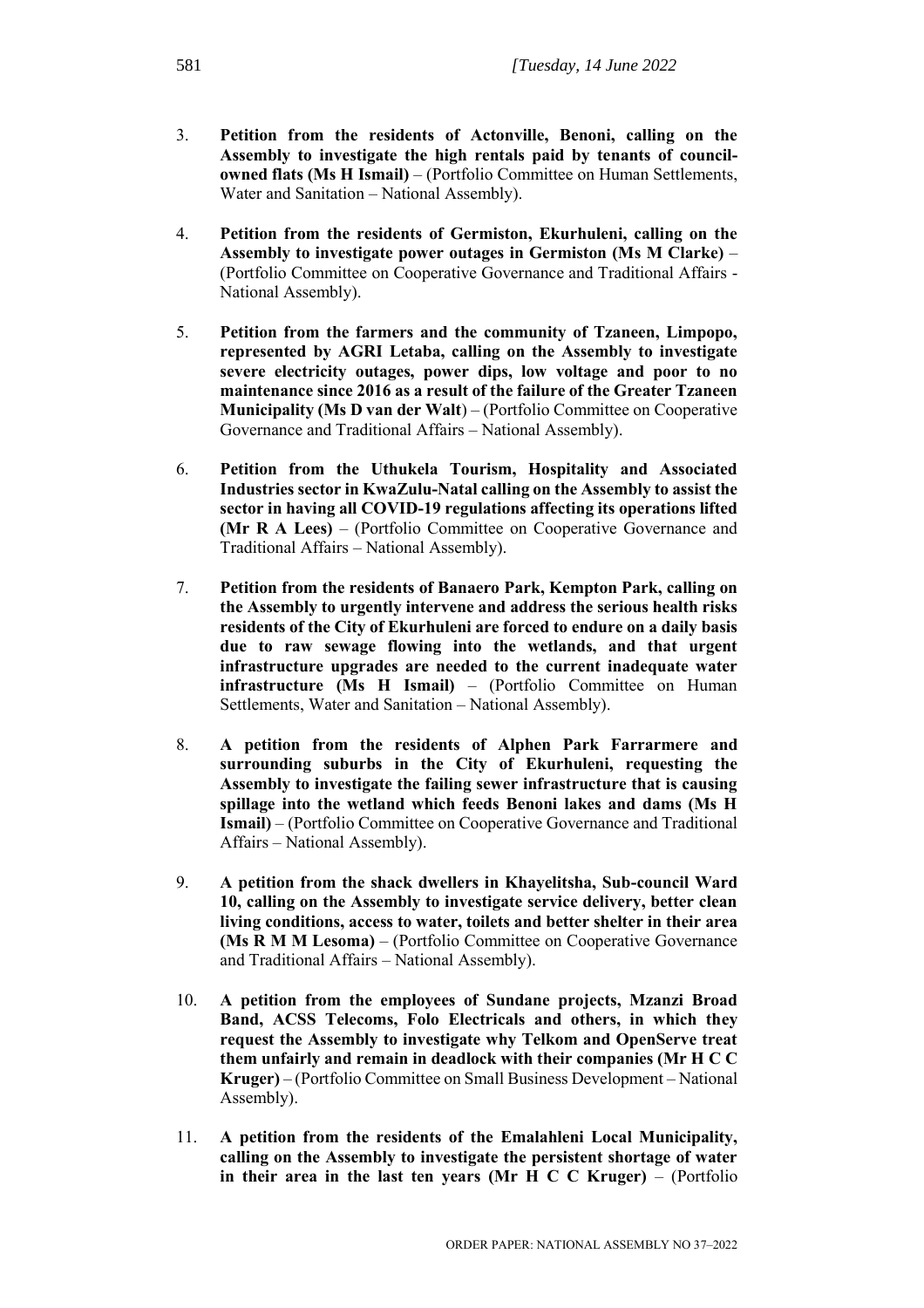Committee on Cooperative Governance and Traditional Affairs – National Assembly).

- 12. **A petition from South African citizens living abroad, calling on the Assembly to investigate the long waiting period for them to renew their passports (Mr A C Roos)** – (Portfolio Committee on Home Affairs – National Assembly).
- 13. **A petition from the residents of Benoni (wards 23, 24, 27 and 28), calling on the Assembly to investigate the continuous power and water interruptions (Ms H Ismail) –** (Portfolio Committee on Cooperative Governance and Traditional Affairs – National Assembly).
- 14. **A petition from residents of Leondale, Germiston, Ekurhuleni, calling on the Assembly to investigate the provision of a police station or satellite police station to combat the high crime rate in their area (Ms M Clarke)** – (Portfolio Committee on Police – National Assembly).
- 15. **A petition from residents of Nomzamo, Orlando East, requesting the Assembly to investigate the lack of service delivery and electricity in their area (Mr T Mhlongo) -** (Portfolio Committee on Cooperative Governance and Traditional Affairs – National Assembly).
- 16. **A petition from residents of Mpame and surrounding areas, Eastern Cape province, calling on the Assembly to investigate lack of electricity in their areas (Mr M G E Hendricks)** – (Portfolio Committee on Cooperative Governance and Traditional Affairs – National Assembly).
- 17. **A petition from residents of Diepkloof Zone 1, ward 26, Gauteng Province, calling on the Assembly to investigate the provision of electricity in their area (Mr T Mhlongo)** – (Portfolio Committee on Cooperative Governance and Traditional Affairs – National Assembly).
- 18. **A petition from residents of Diepkloof Zone 2, ward 28, Gauteng Province, calling on the Assembly to investigate the provision of electricity in their area (Mr T Mhlongo)** – (Portfolio Committee on Cooperative Governance and Traditional Affairs – National Assembly).
- 19. **A petition from the Post Office to Parliament Task Team and the Uyinene Mrwetyana Foundation, calling on the Assembly to establish the National Council on Gender-Based Violence and Femicide (Ms N K Sharif)** – (Portfolio Committee on Women, Youth and Persons with Disabilities – National Assembly).
- 20. **A petition from residents of Tembisa, Gauteng province, calling on the Assembly to investigate the provision of proper and safe offices for the South African Social Security Agency in their area (Ms B S Masango)** – (Portfolio Committee on Social Development – National Assembly).
- 21. **A petition from residents of Diepkloof Zone 5, ward 27, Gauteng province, calling on the Assembly to investigate the provision of electricity as an essential service during the Covid-19 pandemic (Mr T Mhlongo) –** (Portfolio Committee on Cooperative Governance and Traditional Affairs – National Assembly).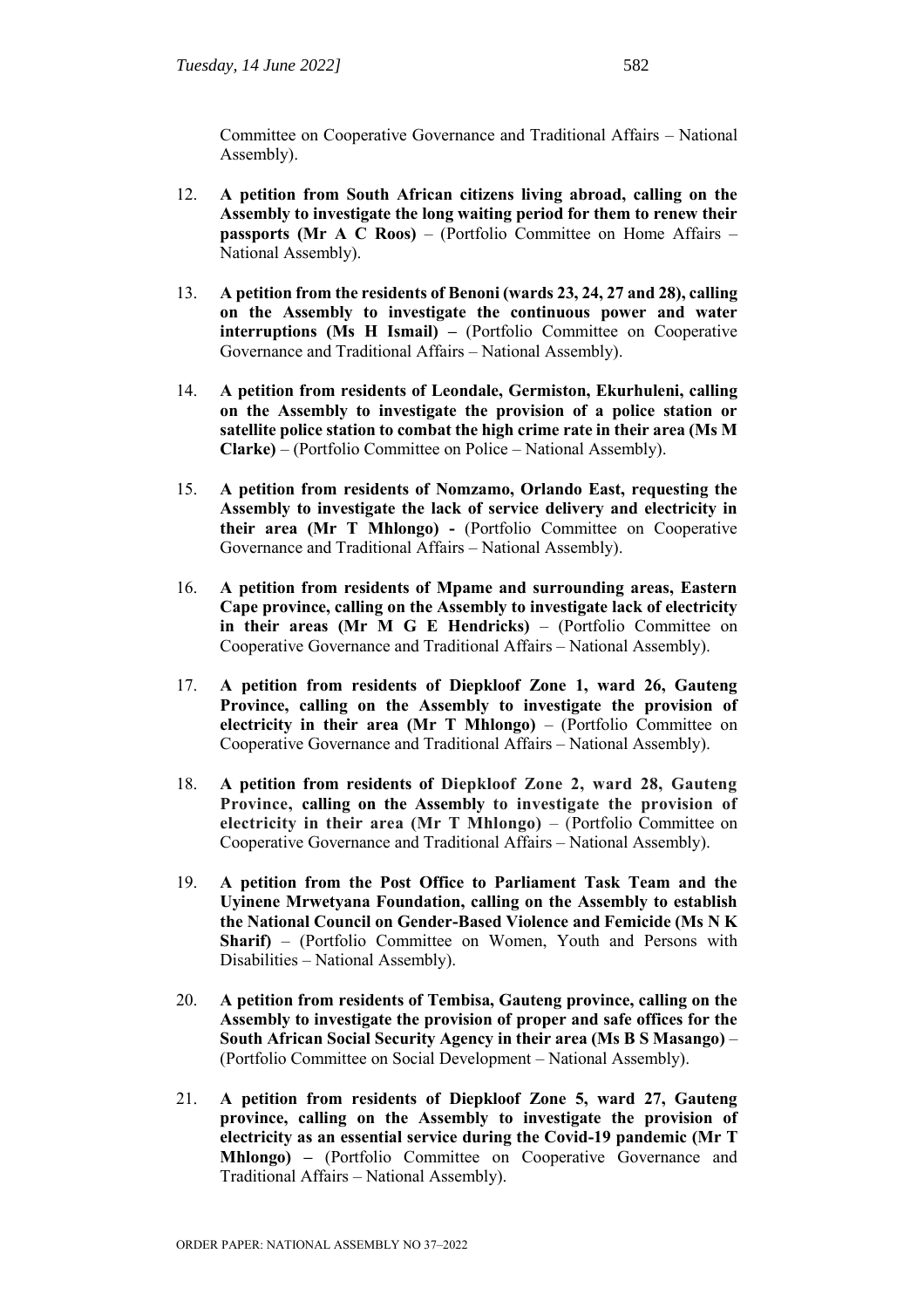- 22. **A petition from business owners in Alrode industrial area, Ekurhuleni, calling on the Assembly to investigate the provision of electricity in their industrial area (Mr T Bodlani**) **–** (Portfolio Committee on Cooperative Governance and Traditional Affairs – National Assembly).
- 23. **A petition from the community of the Seekoegat VGK Primary School, calling on the Assembly to investigate the closure of the primary school by the Western Cape provincial department of Education (Ms M E Sukers)** – (Portfolio Committee on Basic Education – National Assembly).
- 24. **A petition from the residents of Brackenhurst and Brackendowns, calling on the Assembly to request the City of Ekurhuleni to investigate the transfer of the ownership of the property where the Brackendowns Police Station is located to the Department of Public Works and Infrastructure, to enable the South African Police Service to build a suitable and permanent police station (Ms T Motshidi-Bodlani)** – (Portfolio Committee on Public Works and Infrastructure – National Assembly).

\_\_\_\_\_\_\_\_\_\_\_\_\_\_\_\_\_\_\_\_\_

# **BILLS REFERRED TO JOINT TAGGING MECHANISM (JTM)**

1. **Older Persons Amendment Bill** [B11-2022] (National Assembly – proposed sec 76).

#### **BILLS REFERRED TO COMMITTEES**

- 1. **Protection of State Information Bill** [B 6H 2010] (National Assembly sec 75) and the President's reservations on the constitutionality of the Bill as submitted to him (Announcements, Tablings and Committee Reports, 12 June 2020, p 7) – (Portfolio Committee on Justice and Correctional Services – National Assembly).
- 2. **National Land Transport Amendment Bill** [B 7D 2016] (National Assembly – sec 76) and the President's reservations on the constitutionality of the Bill as submitted to him (Announcements, Tablings and Committee Reports, 21 September 2021, p 1) – (Portfolio Committee on Transport – National Assembly).
- 3. **International Crimes Bill** [B 37 2017] (National Assembly sec 75) (Portfolio Committee on Justice and Correctional Services – National Assembly).
- 4. **Prevention of Hate Crimes and Hate Speech Bill** [B 9 2018] (National Assembly – sec  $75$ ) – (Portfolio Committee on Justice and Correctional Services – National Assembly).
- 5. **State Liability Amendment Bill** [B 16 2018] (National Assembly sec 75) – (Portfolio Committee on Justice and Correctional Services – National Assembly).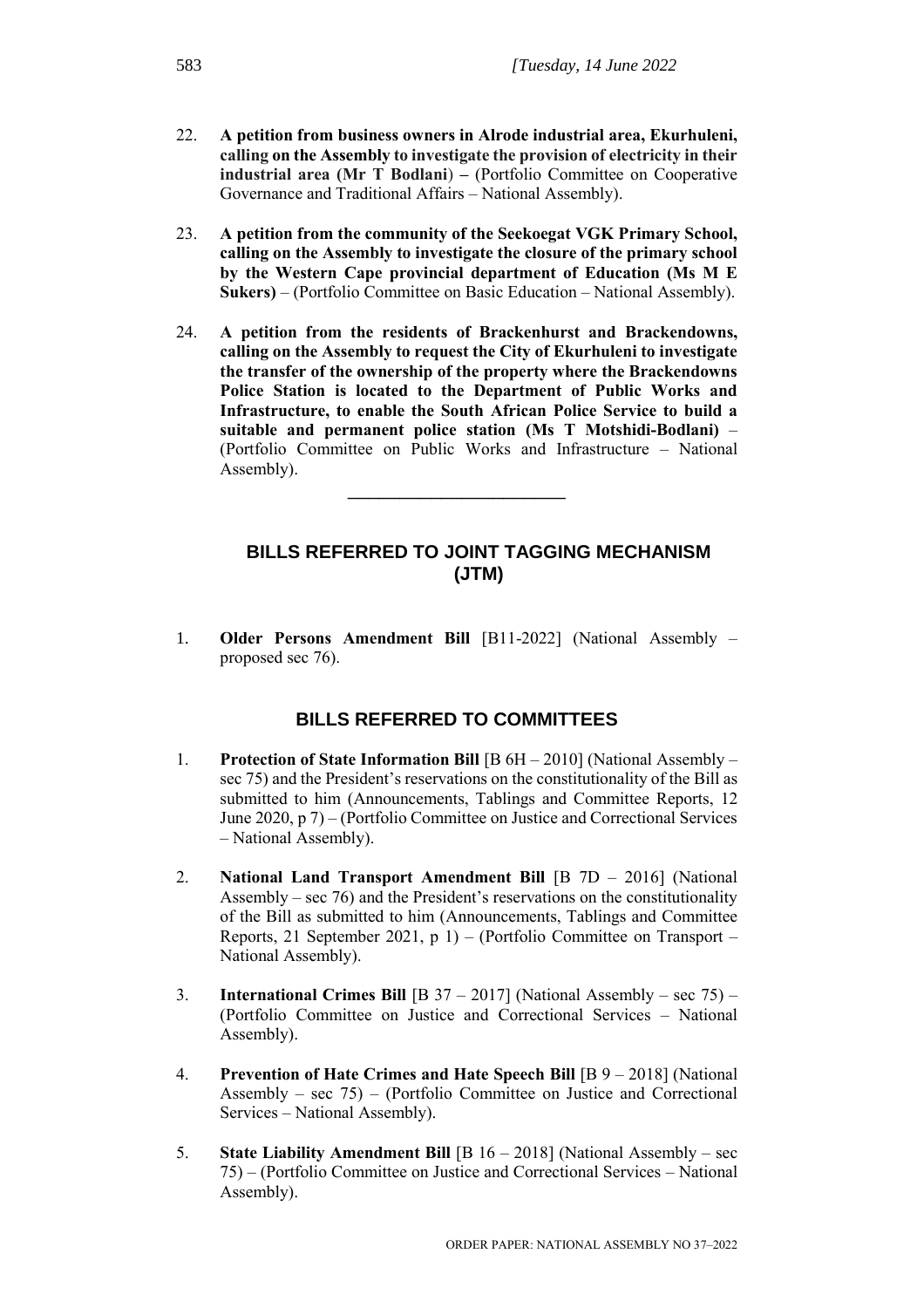- 6. **South African Reserve Bank Bill** [B 26 2018] (National Assembly sec 75) – (Standing Committee on Finance – National Assembly).
- 7. **Public Finance Management Amendment Bill** [B 41 2018] (National Assembly – sec  $76$ ) – (Standing Committee on Finance – National Assembly).
- 8. **National Health Insurance Bill** [B 11 2019] (National Assembly sec 76) – (Portfolio Committee on Health – National Assembly).
- 9. **Economic Regulation of Transport Bill** [B 1 2020] (National Assembly– sec 76) – (Portfolio Committee on Transport – National Assembly).
- 10. **National Road Traffic Amendment Bill** [B 7 2020] (National Assembly – sec 76) – (Portfolio Committee on Transport – National Assembly).
- 11. **Transport Appeal Tribunal Amendment Bill** [B 8 2020] (National Assembly – sec 76) – (Portfolio Committee on Transport – National Assembly).
- 12. **Public Finance Management Amendment Bill** [B 13 2020] (National Assembly – sec 76) – (Standing Committee on Finance - National Assembly).
- 13. **Children's Amendment Bill** [B 18 2020] (National Assembly sec 76) – (Portfolio Committee on Social Development – National Assembly).
- 14. **Cannabis for Private Purposes Bill** [B 19 2020] (National Assembly sec 75) – (Portfolio Committee on Justice and Correctional Services **–** National Assembly).
- 15. **Compensation for Occupational Injuries and Diseases Amendment Bill** [B 21B - 2020] (National Assembly – sec 75) – (Portfolio Committee on Employment and Labour – National Assembly).
- 16. **Expropriation Bill** [B 23 2020] (National Assembly sec 76) (Portfolio Committee on Public Works and Infrastructure **–** National Assembly) [Referred to National House of Traditional Leaders on 6 November 2020].
- 17. **Fund-raising Amendment Bill** [B 29 2020] (National Assembly sec 76) – (Portfolio Committee on Social Development – National Assembly).
- 18. **Sectional Titles Amendment Bill** [B 31B 2020] (National Assembly sec 76) – (Select Committee on Land Reform, Environment, Mineral Resources and Energy – National Council of Provinces).
- 19. **Agricultural Produce Agents Amendment Bill** [B 33 2020] (National Assembly – sec 76) – (Portfolio Committee on Agriculture, Land Reform and Rural Development – National Assembly).
- 20. **Animals Protection Amendment Bill** [B 1 2021] (National Assembly sec 76) – (Portfolio Committee on Agriculture, Land Reform and Rural Development – National Assembly).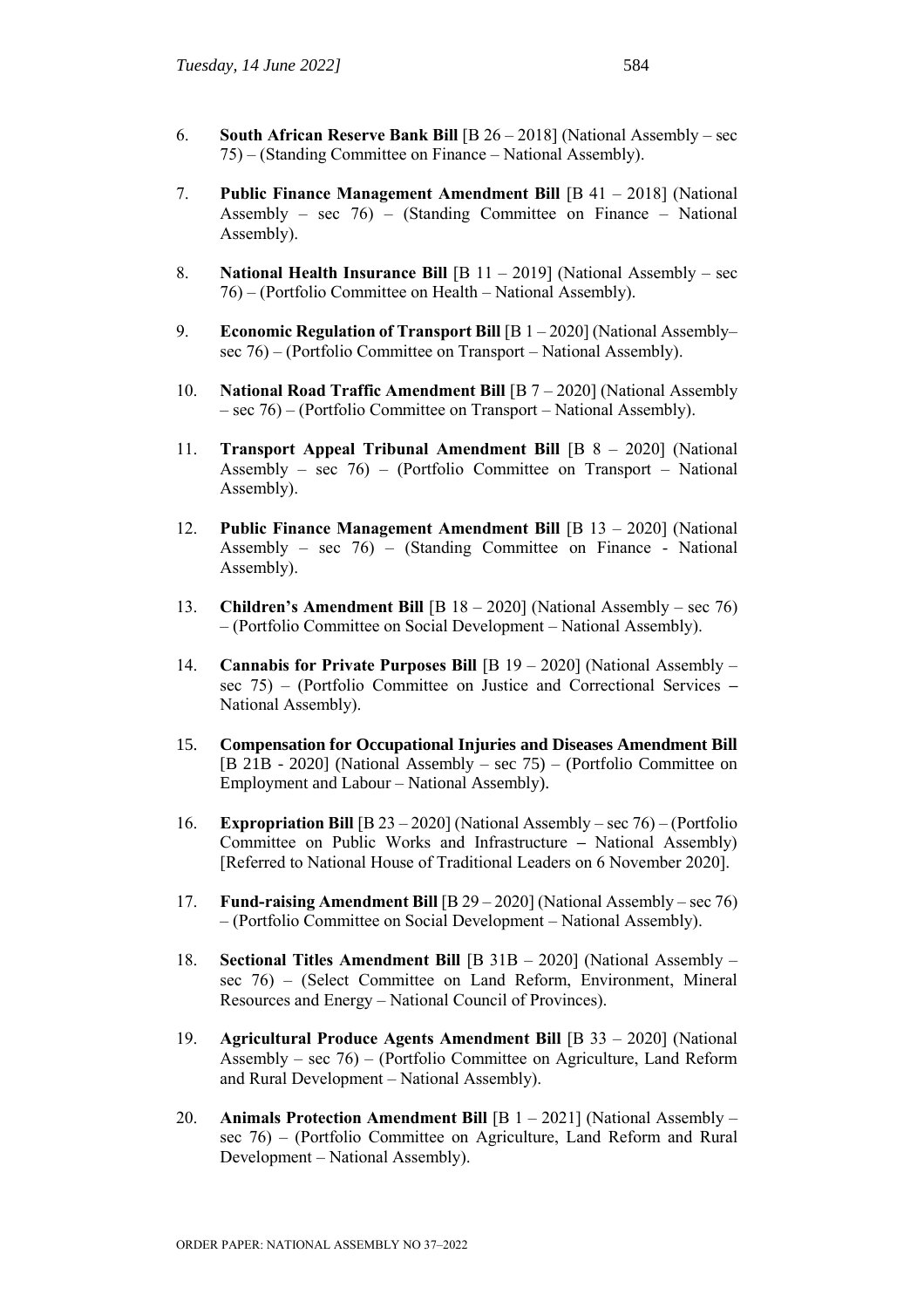- 21. **Railway Safety Bill** [B 7 2021] (National Assembly sec 76) (Portfolio Committee on Transport **-** National Assembly).
- 22. **Preservation and Development of Agricultural Land Bill** [B 8 2021] (National Assembly – sec 76) – (Portfolio Committee on Agriculture, Land Reform and Rural Development – National Assembly).
- 23. **Gas Amendment Bill** [B 9 2021] (National Assembly sec 76) (Portfolio Committee on Mineral Resources and Energy – National Assembly).
- 24. **Housing Consumer Protection Bill** [B10 2021] (National Assembly –sec 76) – (Portfolio Committee on Human Settlements, Water and Sanitation – National Assembly).
- 25. **Land Court Bill** [B 11 2021] (National Assembly sec 75) (Portfolio Committee on Justice and Correctional Services **–** National Assembly) [Referred to National House of Traditional Leaders on 18 June 2021].
- 26. **Upstream Petroleum Resources Development Bill** [B 13 2021] (National Assembly – sec 76) – (Portfolio Committee on Mineral Resources and Energy – National Assembly) [Referred to National House of Traditional and Khoi-San Leaders on 18 August 2021].
- 27. **Plant Health (Phytosanitary) Bill** [B 14 2021] (National Assembly sec 76) – (Portfolio Committee on Agriculture, Land Reform and Rural Development - National Assembly).
- 28. **Agricultural Product Standards Amendment Bill** [B 15 2021] (National Assembly – sec 76) – (Portfolio Committee on Agriculture, Land Reform and Rural Development - National Assembly).
- 29. **Public Administration Laws General Amendment Bill** [B 16 2021] (National Assembly – sec 76) – (Portfolio Committee on Public Service and Administration – National Assembly).
- 30. **National Veld and Forest Fire Amendment Bill** [B 24 2021] (National Assembly – sec 75) – (Portfolio Committee on Forestry, Fisheries and Environment – National Assembly) [Referred to National House of Traditional and Khoi-San Leaders on 10 January 2022].
- 31. **Criminal Law (Forensic Procedures) Amendment Bill** [B25-2021] (National Assembly – sec 75) – (Select Committee on Security and Justice - National Council of Provinces).
- 32. **Electoral Amendment Bill** [B 1 2022] (National Assembly sec 75) (Portfolio Committee on Home Affairs – National Assembly).
- 33. **Basic Education Laws Amendment Bill** [B 2 2022] (National Assembly – sec 76) – (Portfolio Committee on Basic Education – National Assembly).
- 34. **Financial Sector and Deposit Insurance Levies Bill** [B3B-2022] (National Assembly – sec 77) – (Select Committee on Finance **-** National Council of Provinces).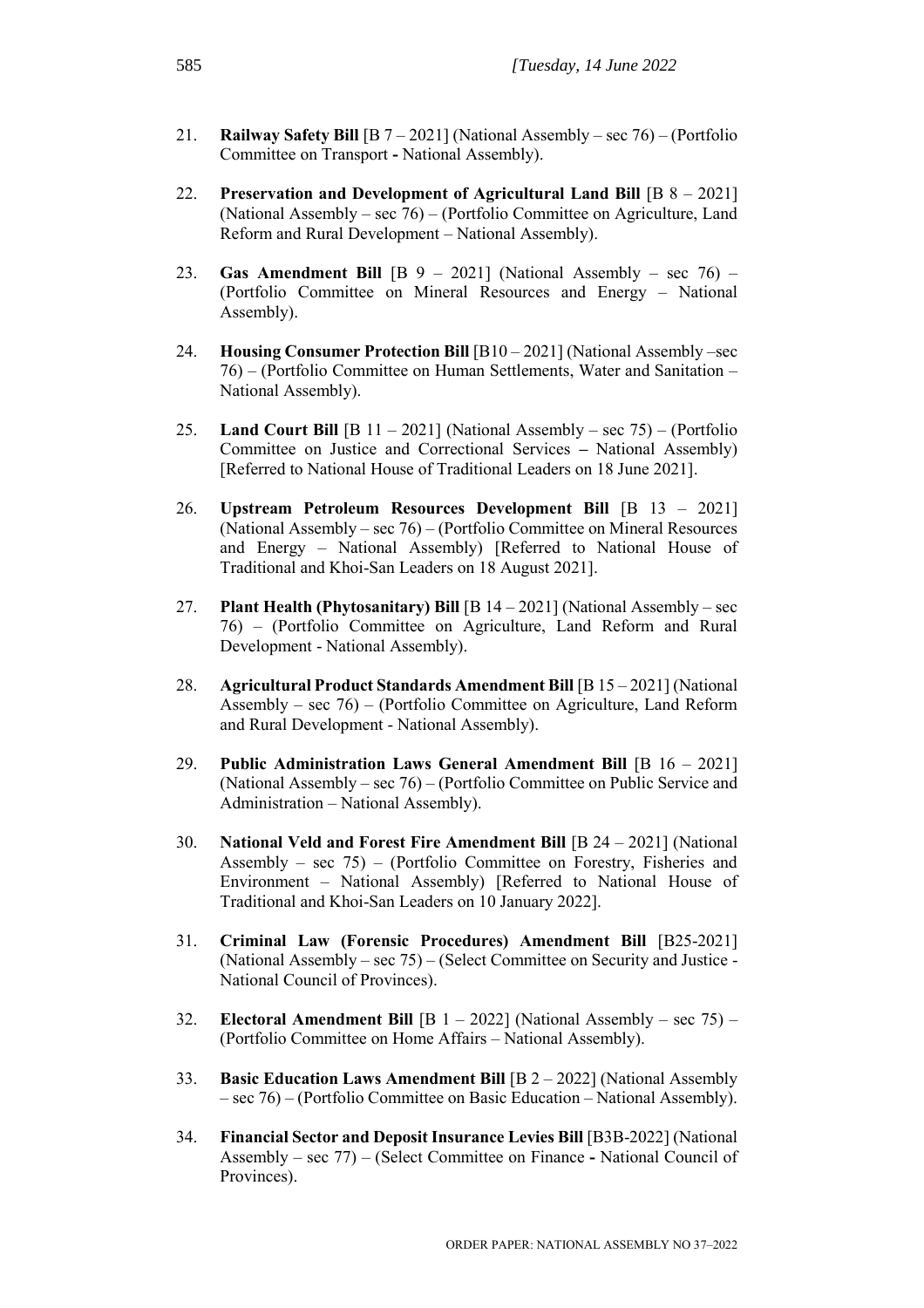- 35. **Financial Sector and Deposit Insurance Levies (Administration) and Deposit Insurance Premiums Bill** [B4B-2022] (National Assembly – sec 75) – (Select Committee on Finance **-** National Council of Provinces).
- 36. **Marine Pollution (Prevention of Pollution from Ships) Amendment Bill**  [B 5 – 2022] (National Assembly – sec 76) – (Portfolio Committee on Transport – National Assembly).
- 37. **Climate Change Bill** [B 9 2022] (National Assembly sec 76) (Portfolio Committee on Forestry, Fisheries and Environment – National Assembly).
- 38. **Marine Oil Pollution (Preparedness, Response and Cooperation) Bill** [B 10 – 2022] (National Assembly – sec 76) – (Portfolio Committee on Transport – National Assembly).
- 39. **Older Persons Amendment Bill** [B 11-2022] (National Assembly proposed sec 76) – (Portfolio Committee on Social Development – National Assembly).
- 40. **South African Postbank Limited Amendment Bill** [B12 2022] (National Assembly – sec 75) – (Portfolio Committee on Communications **-** National Assembly).

# **BILLS RETURNED TO ASSEMBLY FOR CONSIDERATION OF PRESIDENT'S RESERVATIONS**

- 1. **Protection of State Information Bill** [B 6H 2010] (National Assembly sec 75).
- 2. **Performers' Protection Amendment Bill** [B 24B 2016] (National Assembly – sec  $75$ ).
- 3. **Copyright Amendment Bill** [B 13B 2017] (National Assembly sec 75).
- 4. **National Land Transport Amendment Bill** [B 7D 2016] (National Assembly – sec  $76$ ).

# **BILLS, SUBJECT TO PROPOSED AMENDMENTS, PASSED BY NATIONAL COUNCIL OF PROVINCES AND RETURNED TO NATIONAL ASSEMBLY FOR CONCURRENCE**

1. **Compensation for Occupational Injuries and Diseases Amendment Bill** [B 21B - 2020] (National Assembly – sec 75).

# **BILLS AMENDED AND PASSED BY NATIONAL COUNCIL OF PROVINCES AND RETURNED TO NATIONAL ASSEMBLY FOR CONCURRENCE**

1. **Traditional Courts Bill** [B 1D – 2017] (National Assembly – sec 76).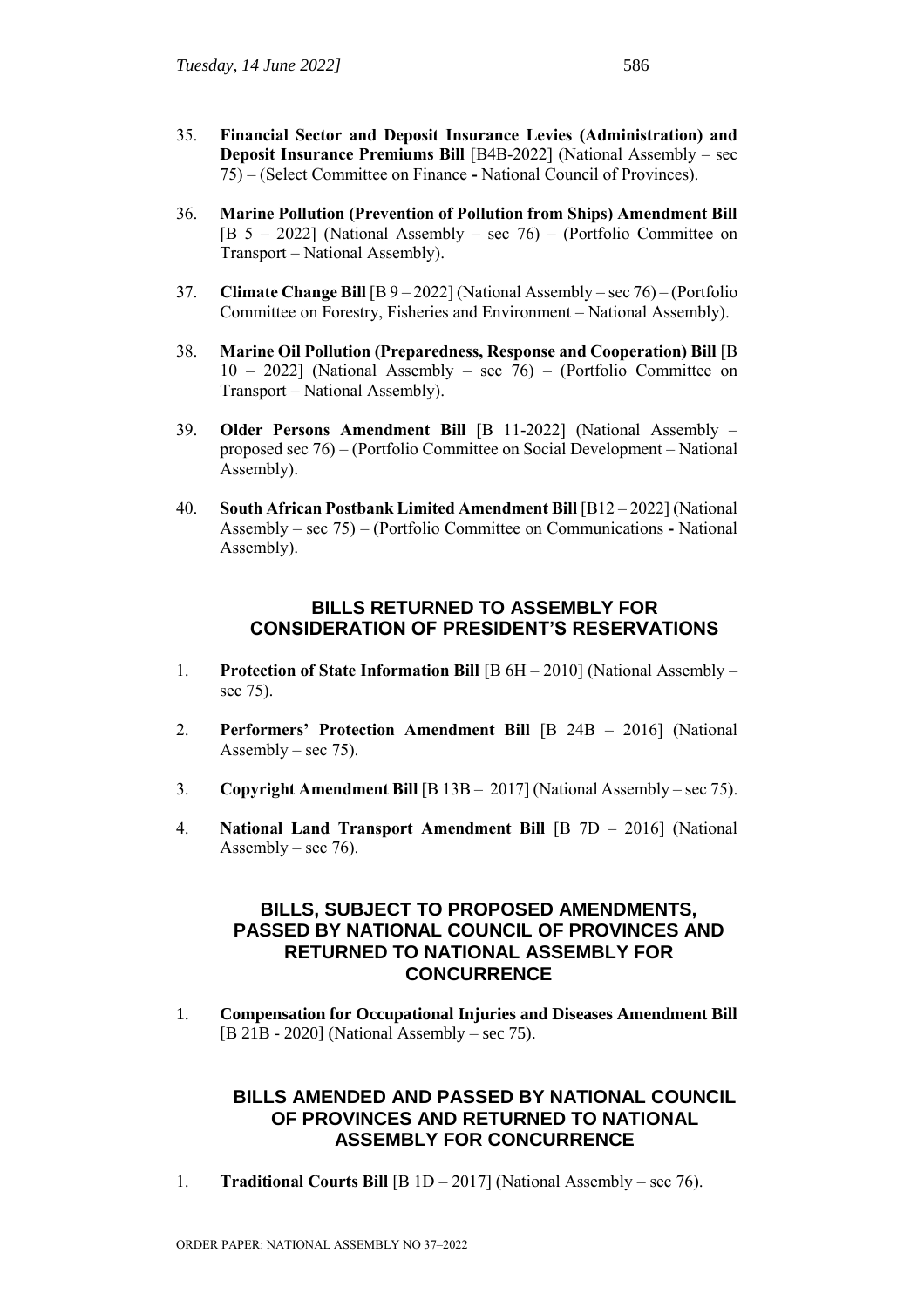# **BILL TO BE REFERRED TO MEDIATION COMMITTEE**

1. **National Gambling Amendment Bill** [B 27B – 2018] (National Assembly  $-$  sec 76).

# **BILLS PASSED BY NATIONAL ASSEMBLY AND TRANSMITTED TO NATIONAL COUNCIL OF PROVINCES FOR CONCURRENCE**

- 1. **Sectional Titles Amendment Bill** [B 31B 2020] (National Assembly sec 76).
- 2. **Criminal Law (Forensic Procedures) Amendment Bill** [B25-2021] (National Assembly – sec 75).
- 3. **Financial Sector and Deposit Insurance Levies Bill** [B3B-2022] (National Assembly – sec  $77$ ).
- 4. **Financial Sector and Deposit Insurance Levies (Administration) and Deposit Insurance Premiums Bill** [B4B-2022] (National Assembly – sec 75).

\_\_\_\_\_\_\_\_\_\_\_\_\_\_\_\_\_\_\_\_\_\_\_\_\_\_\_\_\_\_\_

# **INTERNATIONAL AGREEMENTS**

- 1. **Ratification of the Agreement between the Government of the Republic of India, the Government of the Federative Republic of Brazil and the Government of the Republic of South Africa on the IBSA Fund for the Alleviation of Poverty and Hunger (signed 17 October 2017)** (Tabled on 18 October 2019) (NA: Referred to Portfolio Committee on International Relations and Cooperation on 22 October 2019 – reported on 1 June 2022) (NCOP: Referred to Select Committee on Security and Justice on 24 October 2019).
- 2. **African Charter on Statistics** (Tabled on 5 March 2020) (NA: Referred to Portfolio Committee on Public Service and Administration on 9 March 2020 – reported on 2 December 2021) (NCOP: Referred to Select Committee on Security and Justice on 2 December 2020 – reported on 8 December 2021).
- 3. **Accession to the Treaty of Amity and Cooperation (TAC) in South East Asia by the Republic of South Africa** (Tabled on 7 October 2020) (NA: Referred to Portfolio Committee on International Relations and Cooperation on 9 October 2020).
- 4. **The Final Acts of the ITU World Radio Conference 2019** (Tabled on 5 March 2021) (NA: Referred to Portfolio Committee on Communications on 9 March 2021 – reported on 23 November 2021 – approved on 2 December 2021) (NCOP: Select Committee on Public Enterprises and Communication reported on 25 May 2022).
- 5. **The International Convention on the Suppression and Punishment of the Crime of Apartheid: Adopted by the General Assembly of the United Nations on 30 November 1973** (Tabled on 1 April 2021) (NA: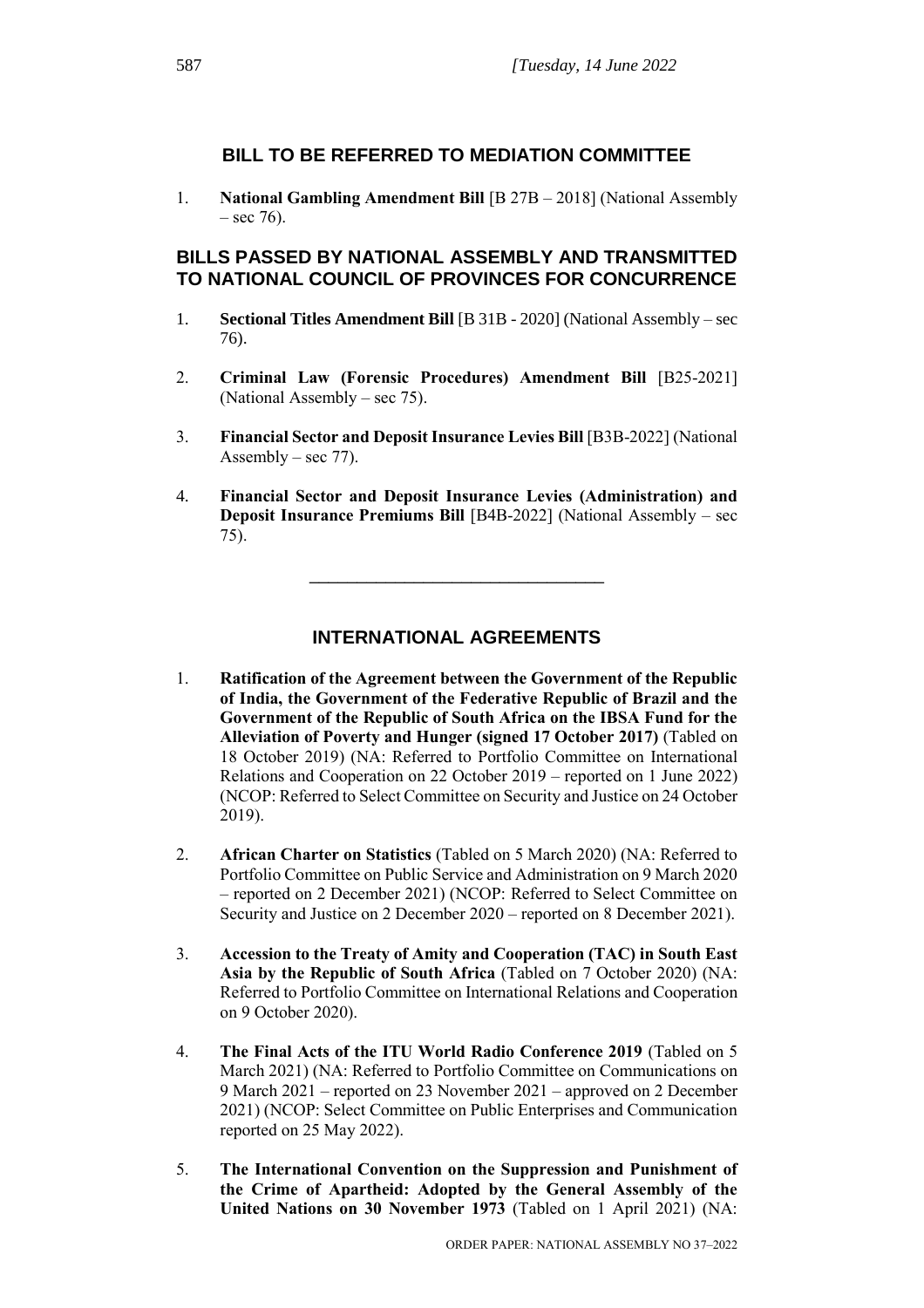Referred to Portfolio Committee on Justice and Correctional Services on 8 April 2021) (NCOP: Referred to Select Committee on Security and Justice on 15 April 2021).

- 6. **Charter Establishing The Southern African Development Community Aviation Safety Organisation** (Tabled on 3 June 2021) (NCOP: Referred to the Select Committee on Transport, Public Service and Administration, Public Works and Infrastructure on 3 June 2021 - reported on 1 September 2021 – approved on 9 September 2021).
- 7. **Accession to the Amended Convention for the Protection, Management and Development of the Marine and Coastal Environment of the Western Indian Ocean (Nairobi Convention)** (Tabled on 11 June 2021) (NA: Reported on 25 March 2022 by Portfolio Committee on Environment, Forestry and Fisheries – approved on 5 May 2022).
- 8. **Agreement Amending the SADC Protocol on Gender and Development**  (Tabled on 9 September 2021) (NCOP: Referred to the Select Committee on Health and Social Services on 9 September 2021 - reported on 23 September 2021– approved on 13 October 2021).
- 9. **Protocol to the African Charter on Human and People's Rights on the Rights of Persons with Disabilities in Africa** (Tabled on 30 September 2021) (NA: Referred to Portfolio Committee on Women, Youth and Persons with Disabilities on 1 October 2021 – reported on 29 March 2022 – approved on 5 May 2022) (NCOP: Referred to the Select Committee on Health and Social Services on 7 October 2021).
- 10. **The Protocol for the Protection of the Marine and Coastal Environment of the Western Indian Ocean from Land-based Sources and Activities of the Nairobi Convention** (Tabled on 7 October 2021) (NA: Referred to Portfolio Committee on Forestry, Fisheries and Environment on 11 October 2021).
- 11. **International Convention on the Civil Liability for Bunkers Oil Pollution Damage, 2001** (Tabled on 9 December 2021) (NA: Referred to Portfolio Committee on Transport on 10 December 2021 – reported on 1 March 2022).
- 12. **Amendment to the Convention on Physical Protection of Nuclear Material** (Tabled on 11 February 2022) (NA: Referred to Portfolio Committee on Mineral Resources and Energy on 14 February 2022 – reported on 24 March 2022).
- 13. **Protocols relating to the Amendments to Articles 50(a) and 56 of the Convention on International Civil Aviation** (Tabled on 9 March 2022) (NA: Referred to Portfolio Committee on Transport on 10 March 2022 – reported on 2 June 2022).
- 14. **Constitutive Act of the African Union Relating to the Pan-African Parliament of 2014** (Tabled on 7 April 2022) (NA: Referred to Portfolio Committee on International Relations on 14 April 2022- reported on 1 June 2022) (NCOP: Referred to Select Committee on Security and Justice on 26 April 2022).